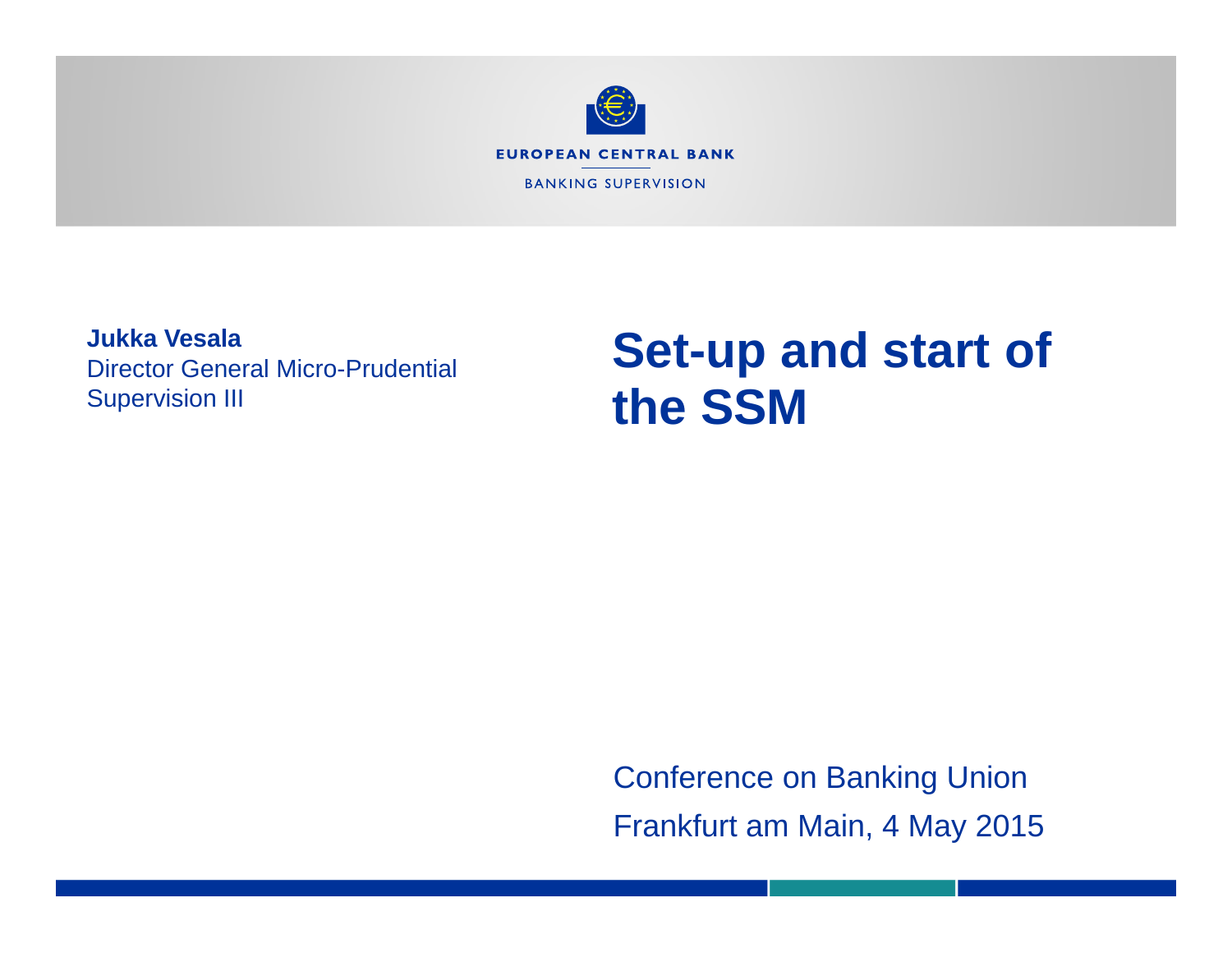#### SSM Preparatory Work

## Achievement of key milestones laid the foundations for the start of the SSM operations on 4 November 2014



- • **First preparatory work** for the SSM initiated following euro area summit of 29 June 2012
- • Entry into force of SSM Regulation on 3 November 2013
	- **one transitional year** to finalise preparations for the operational start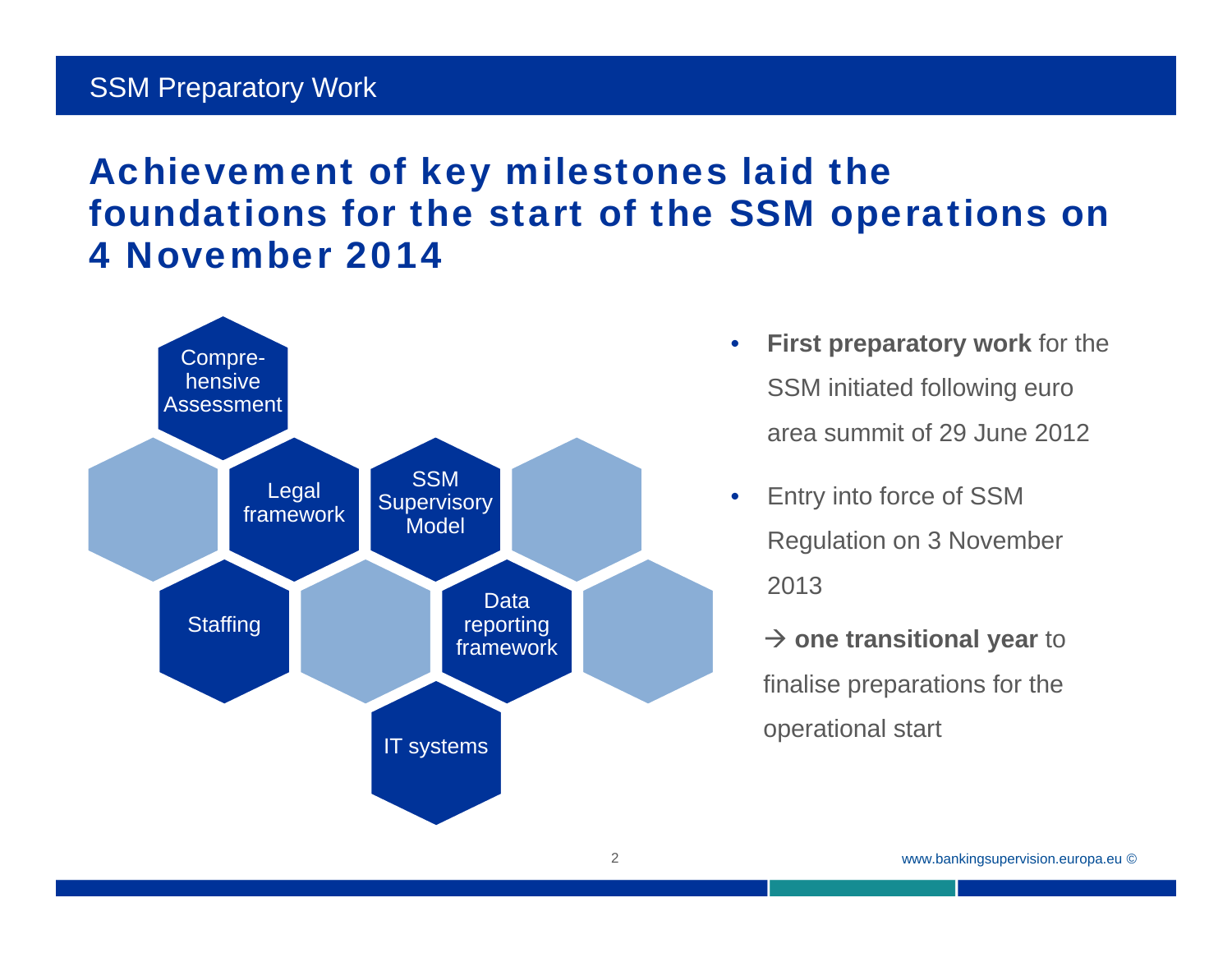#### **CA Outcomes**

2.

Higher required

**capitalisation** 

#### Main outcomes of the Comprehensive Assessment



- **€263 billion capital depletion** over three-year horizon under adverse stress test scenario
- Median **4% reduction of the CET1 capital ratio**
- • **€24.6 billion capital shortfall** across 25 participant banks

www.bankingsupervision.europa.eu ©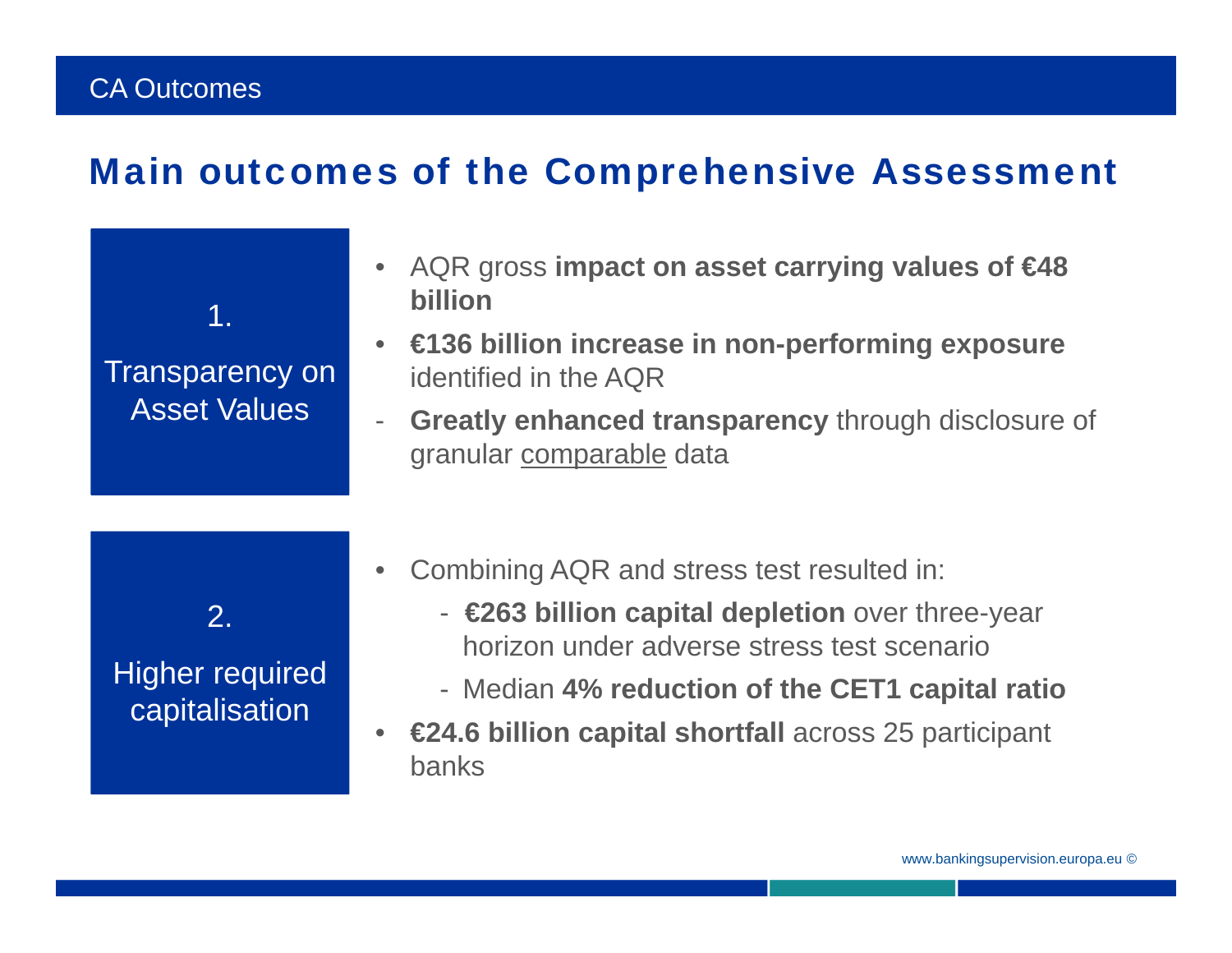### Positive developments in equity and debt markets since CA start

#### **Spreads on banks' senior debt, subordinated debt and covered bonds**Jan 2010 – May 2014; basis points



#### **Price-to-book ratios of large and complex banking groups (LCBGs)1** May 2007 – Apr 2015; ratio



<sup>1</sup> LCBGs are a sub-sample of the "significant institutions" directly supervised by the ECB

www.bankingsupervision.europa.eu ©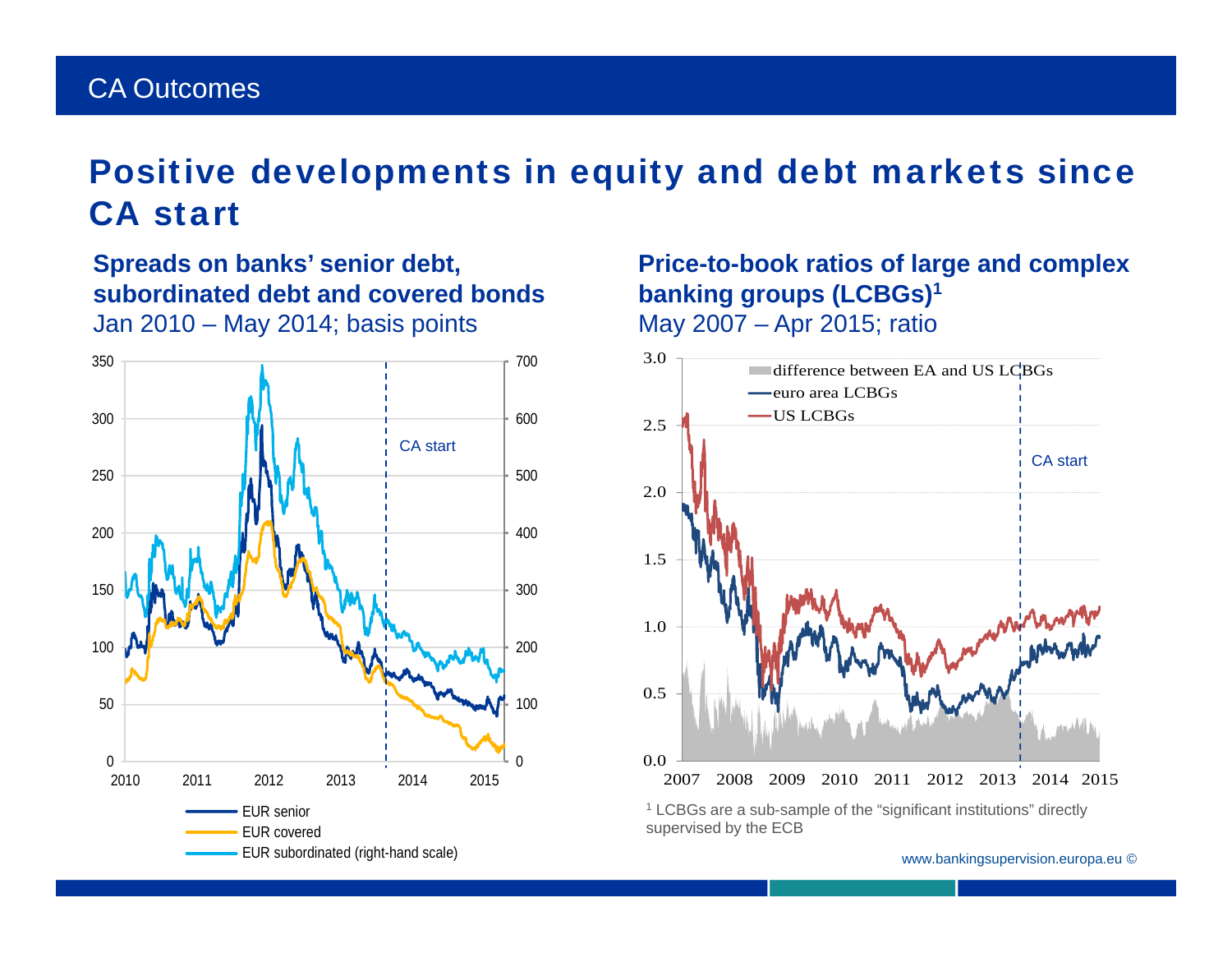#### SSM Set-up

#### Overview of the SSM scope

- $\mathcal{L}_{\mathcal{A}}$  Total assets: **~ EUR 26,000 bn** (for comparison: USA USD 14,700 bn)
- $\mathcal{L}_{\mathcal{A}}$  Direct supervision of **~ 120 significant institutions** (comprising **<sup>~</sup>** 1,200 individual institutions) and **~ 3,400 less significant institutions**
	- $\triangleright$  Total assets of the significant institutions amount to  $\sim$  EUR 21,000 bn, those of LSIs to  $\sim$  EUR 5,000 bn
	- $\triangleright$  9 global systemically important banks (G-SIBs) are headquartered within the SSM

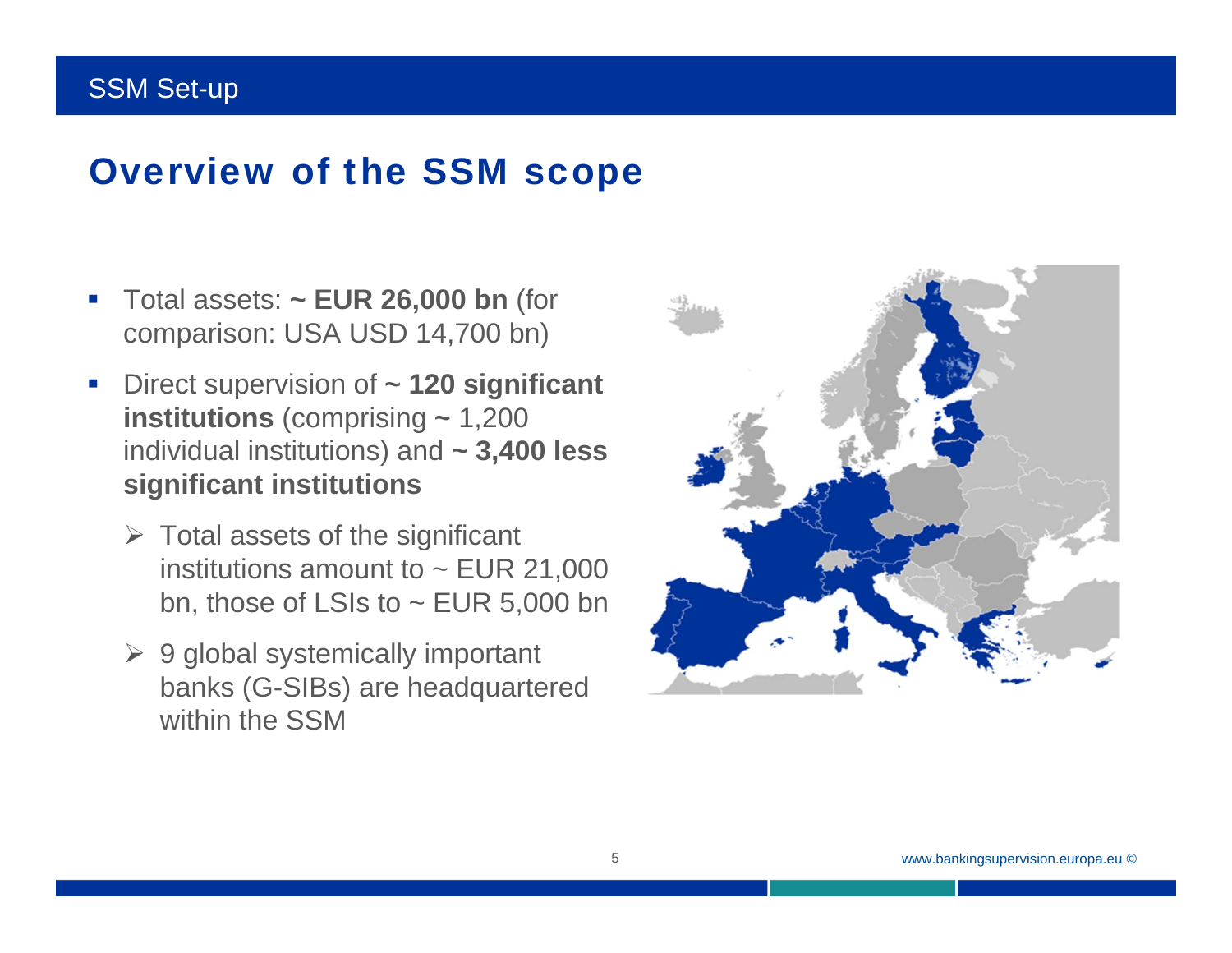#### SSM Set-up

### The SSM functions as one integrated system of national and ECB supervisors

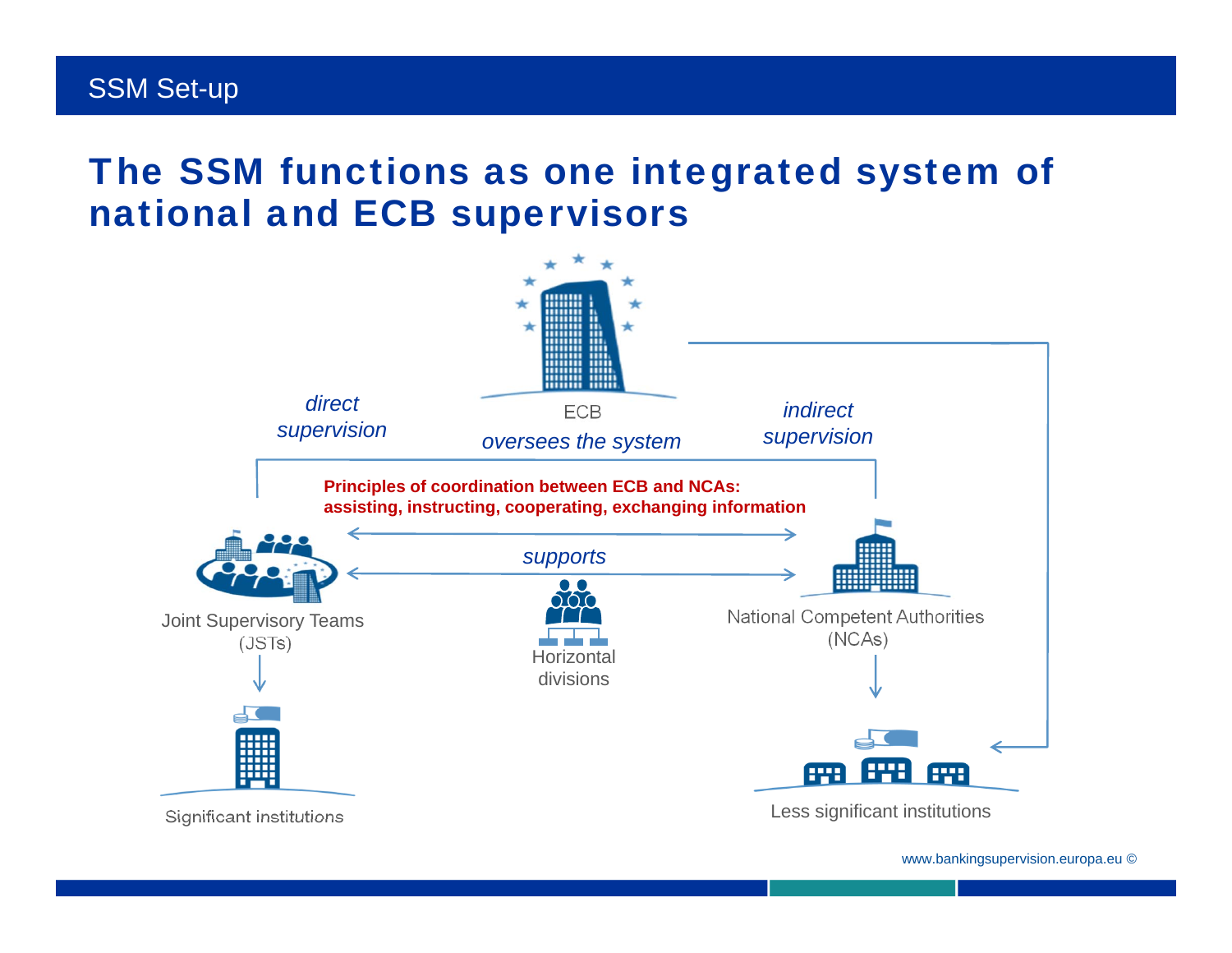## Overview of SSM key activities since 4 November

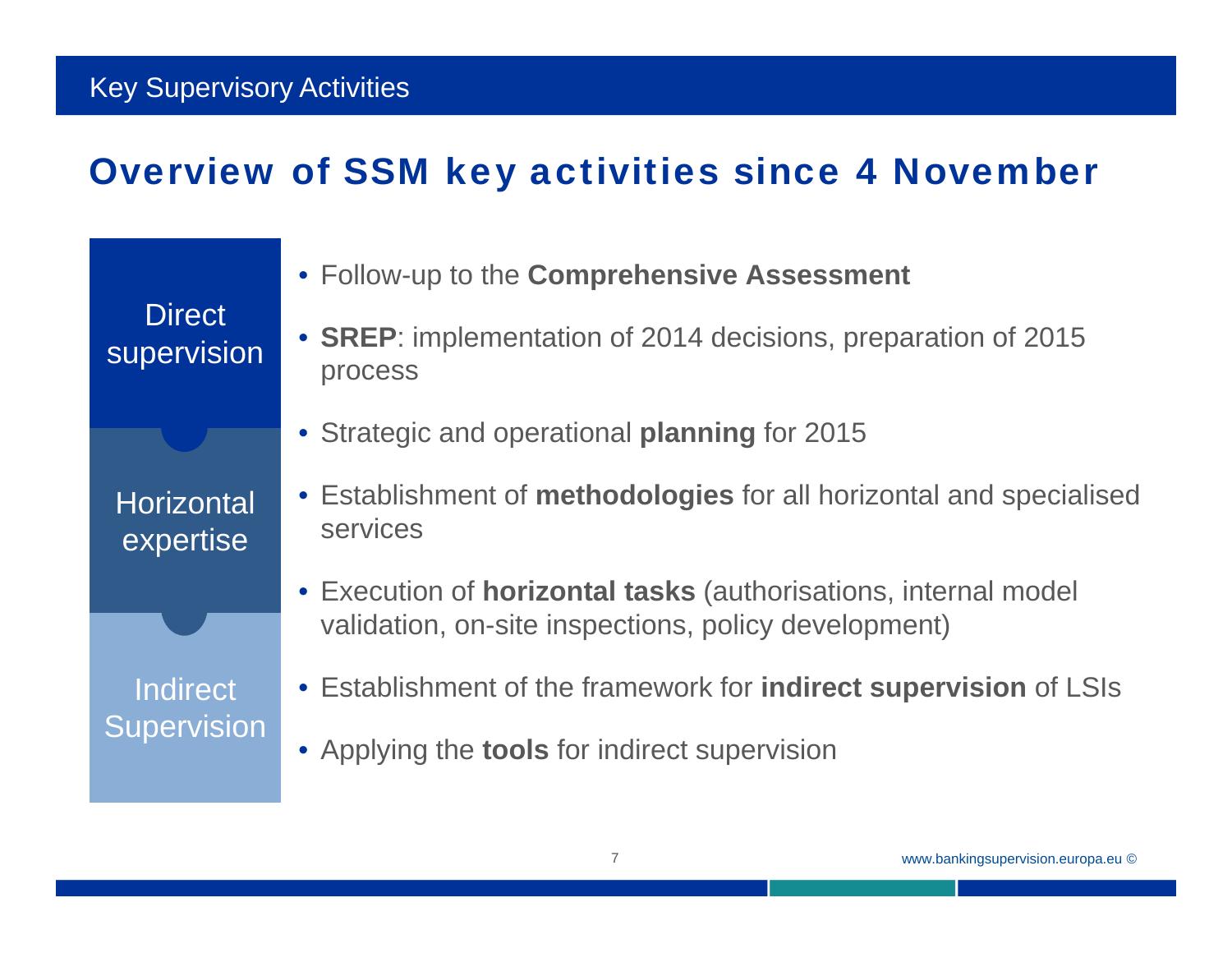## CA follow-up: ensuring adequate remedial actions at the bank level

| <b>Capital Plans</b>                                                                                                                                                                                                                                                                              | <b>SREP Decisions</b>                                                                                                                                                                                                                                         | <b>Financial Statements</b>                                                                                                                                                                                                                                                                  |
|---------------------------------------------------------------------------------------------------------------------------------------------------------------------------------------------------------------------------------------------------------------------------------------------------|---------------------------------------------------------------------------------------------------------------------------------------------------------------------------------------------------------------------------------------------------------------|----------------------------------------------------------------------------------------------------------------------------------------------------------------------------------------------------------------------------------------------------------------------------------------------|
| • Submission within 2<br>weeks after<br>finalisation of the CA<br>• JST assessment of<br>plans' feasibility,<br>viability and<br>credibility $\rightarrow$<br>outcome feeding into<br>2014 SREP decision<br>Implementation of<br>L.<br>measures within 6 or<br>9 months, monitored<br>by the JSTs | <b>Pillar 2 measures</b><br>٠<br>based on two<br>complementary sets<br>of findings:<br>I. Issues identified in<br>ongoing supervision<br>throughout the year<br>and<br><b>II.Findings stemming</b><br>directly from the CA<br>(quantitative &<br>qualitative) | • CA was a prudential<br>exercise, but AQR<br>findings included<br>some with<br>accounting<br>implications<br><b>Several discussions</b><br>$\mathcal{L}_{\mathcal{A}}$<br>with major audit<br>firms held post CA<br><b>JSTs monitoring</b><br>E<br>incorporation of<br>findings in accounts |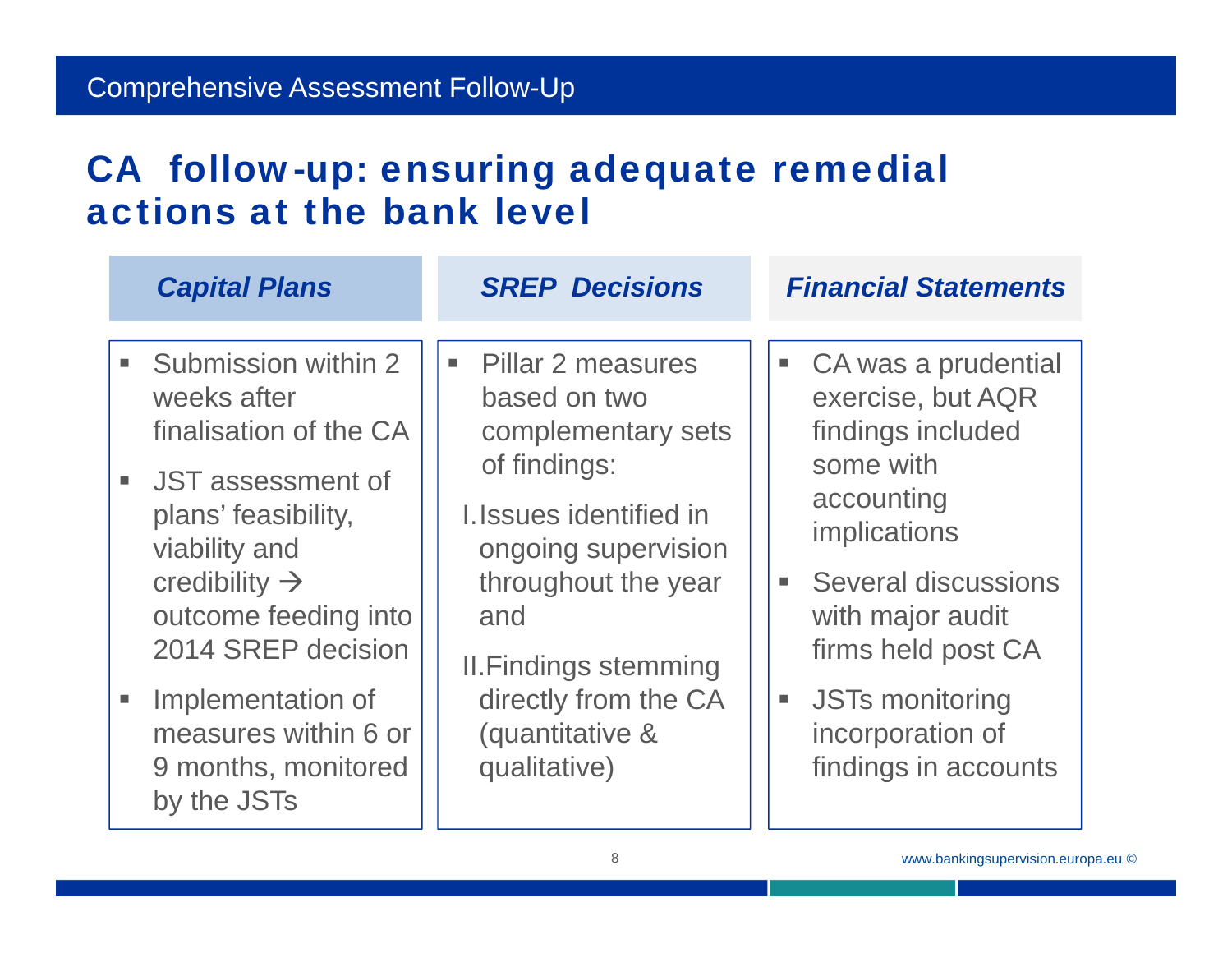## SREP: implementation of 2014 decisions and preparation of the 2015 process

*SREP aims: Ensuring that banks' capital and liquidity, but also their internal governance, strategies and processes, are adequate to ensure a sound management and coverage of their risks.*

|      | • 2014 SREP decisions are the result of an exceptional, one-off procedure:                                         |
|------|--------------------------------------------------------------------------------------------------------------------|
| 2014 | - SREP decisions largely based on the quantitative and qualitative results<br>of the CA                            |
|      | - Conclusions from the <b>SREP carried out by the NCAs</b> largely<br>incorporated as part of the general handover |
|      | • 2015 SREP decisions will be based on a different process:                                                        |
| 2015 | - Application of a <b>common methodology</b> , described in the Supervisory<br><b>Manual</b>                       |
|      | - SSM SREP encompasses: RAS, review of banks' ICAAP and ILAAP, and<br>capital and liquidity quantification         |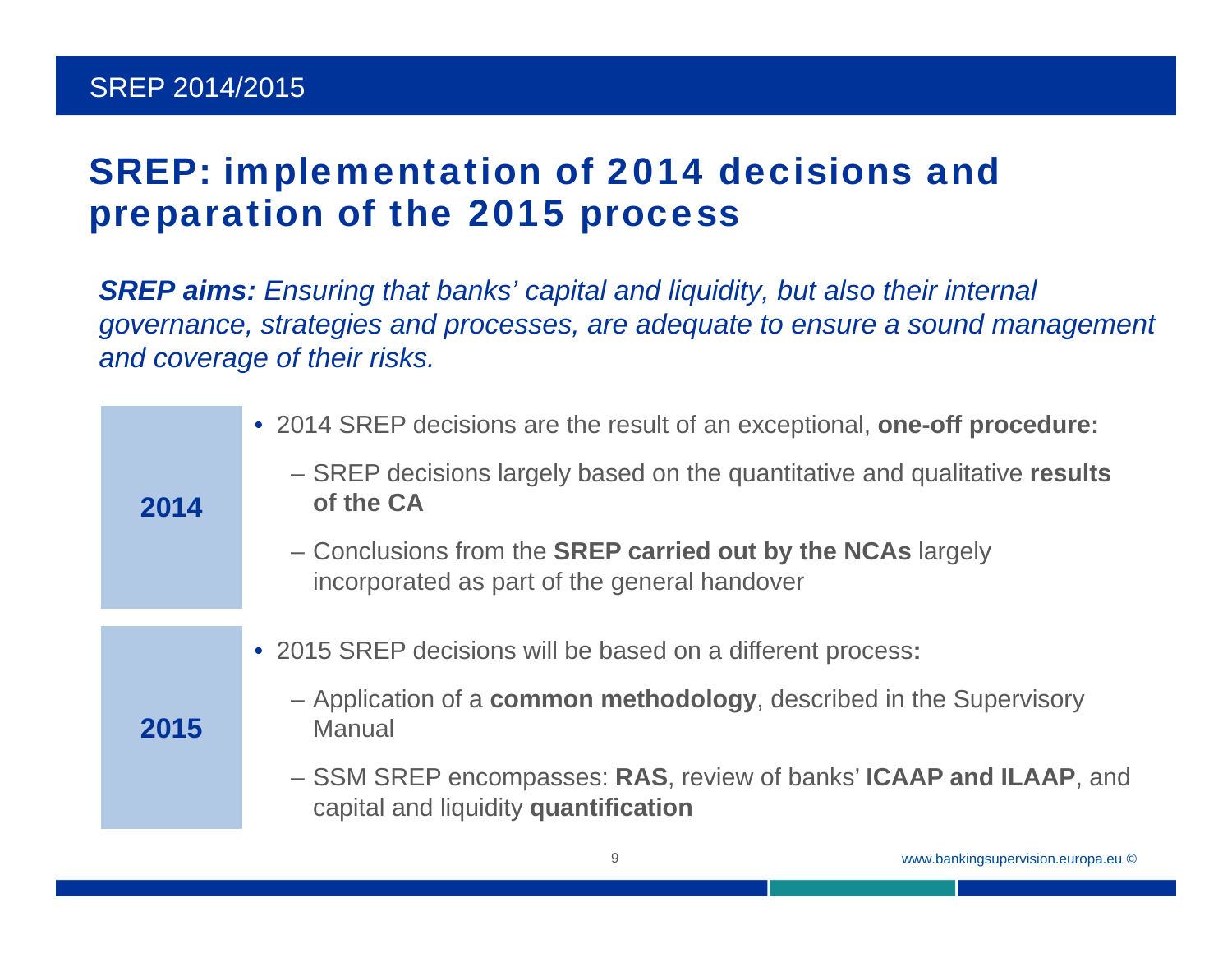## Strategic and operational planning for 2015

- **SREP as a key input**, directly impacting the range and depth of off-site and on-site activities for a given bank
- **2015 Supervisory Examination Programme (SEP)** for each significant bank

define the main supervisory activities to be carried out, covering:

- ongoing supervisory activities by the JSTs
- on-site inspections
- internal model investigations
- Planning follows a **risk-based and proportionate approach**, with engagement levels depending on the risk score, size and complexity of the bank
- **Supervisory priorities/work plan for LSIs**
- **Thematic reviews** for both SIs and LSIs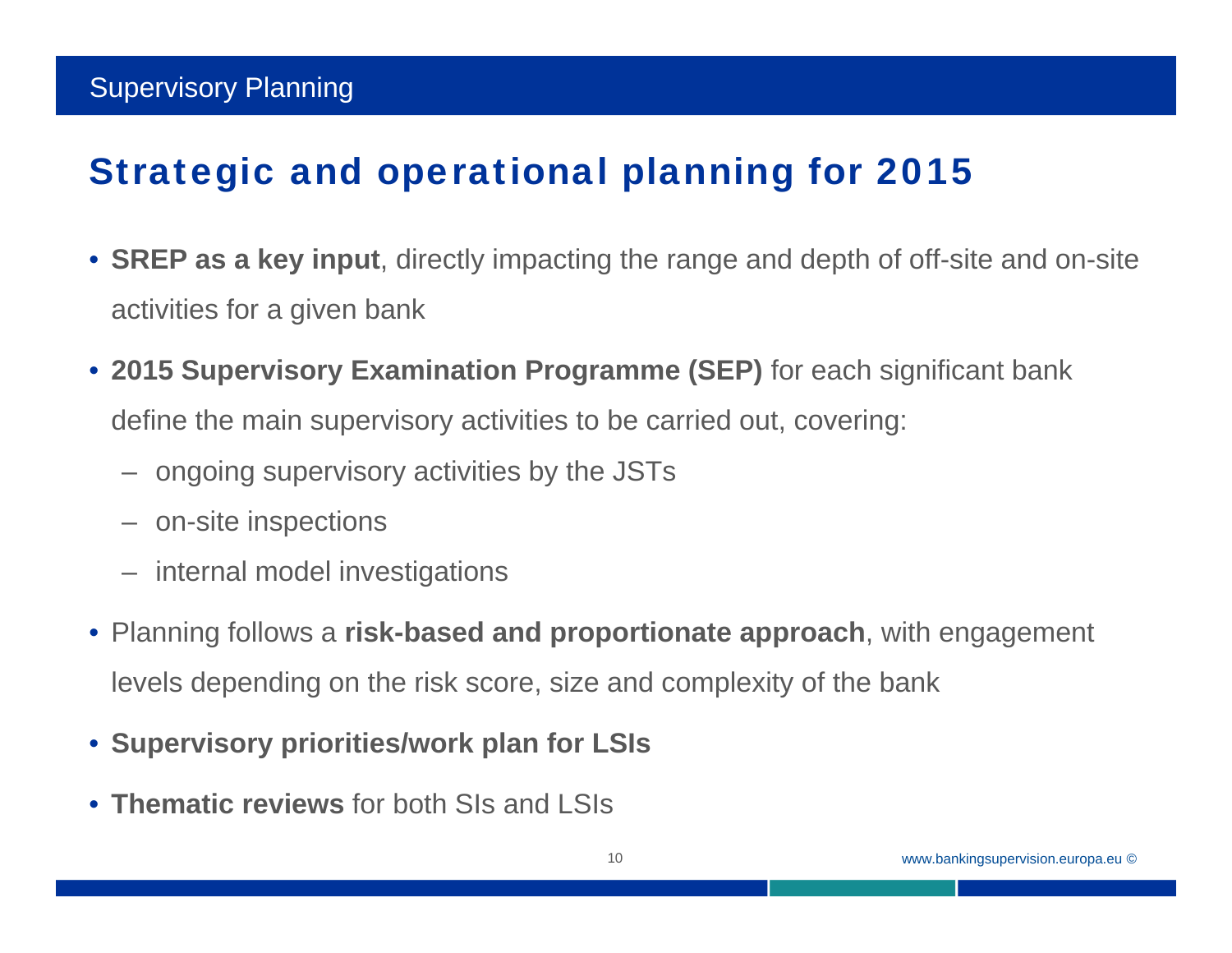## Establishment of methodologies for all horizontal and specialised services

#### *Horizontal and specialised divisions Overall responsibilities*

Planning and Coordination of SEP

Methodology and Standards Development

Risk Analysis

Internal Models

Crisis Management

Supervisory Policies

**Authorisations** 

Enforcement and Sanctions

Centralised On-site Inspections

Supervisory Quality Assurance

- Fostering **harmonisation** of supervisory approaches
- Promoting an **intrusive approach** to banking supervision
- Intensifying **cooperation and communication**inside and outside the **SSM**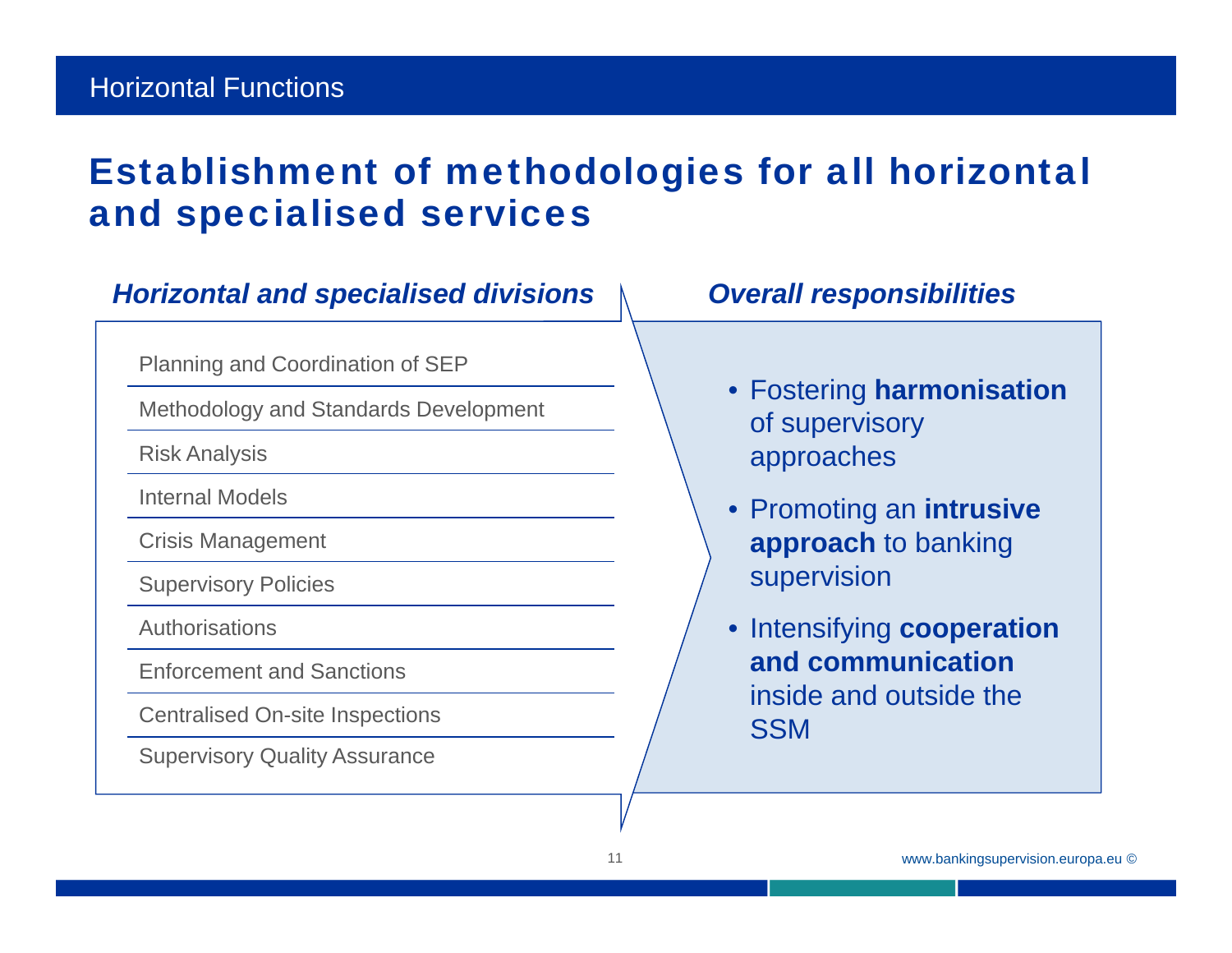## Execution of horizontal tasks

#### *Examples of specific activities*

• **Common procedures** submitted since 4 November 2014:

|                                              | Licensing | Lapsing | Withdrawal<br>(NCA) | <b>Withdrawal</b><br>(ECB) | Qualifying<br>holdings | <b>Fit and</b><br>proper | <b>Passporting</b> |
|----------------------------------------------|-----------|---------|---------------------|----------------------------|------------------------|--------------------------|--------------------|
| <b>Common procedures</b><br>submitted to ECB |           |         |                     | -                          |                        | 115                      | 34                 |

• Conduct of a stocktake of banks' use of **internal models** (IM) to calculate own funds requirements (OFR):

| <b>Type of risk</b> | <b>Number of banks using Internal Models</b> | % of total OFR | % of OFR computed with IM per risk category |
|---------------------|----------------------------------------------|----------------|---------------------------------------------|
| <b>Credit</b>       | 68                                           | 84.1%          | 53.3%                                       |
| <b>Operational</b>  | 21                                           | 9.4%           | 46.4%                                       |
| <b>Market</b>       | 37                                           | 5.1%           | 59.8%                                       |
| <b>CVA</b>          | 9                                            | 1.4%           | 39.2%                                       |

- Conduct of **on-site missions** with inspection teams made up of ECB and NCA staff
- Active participation in **European and international fora** related to supervisory standards and policies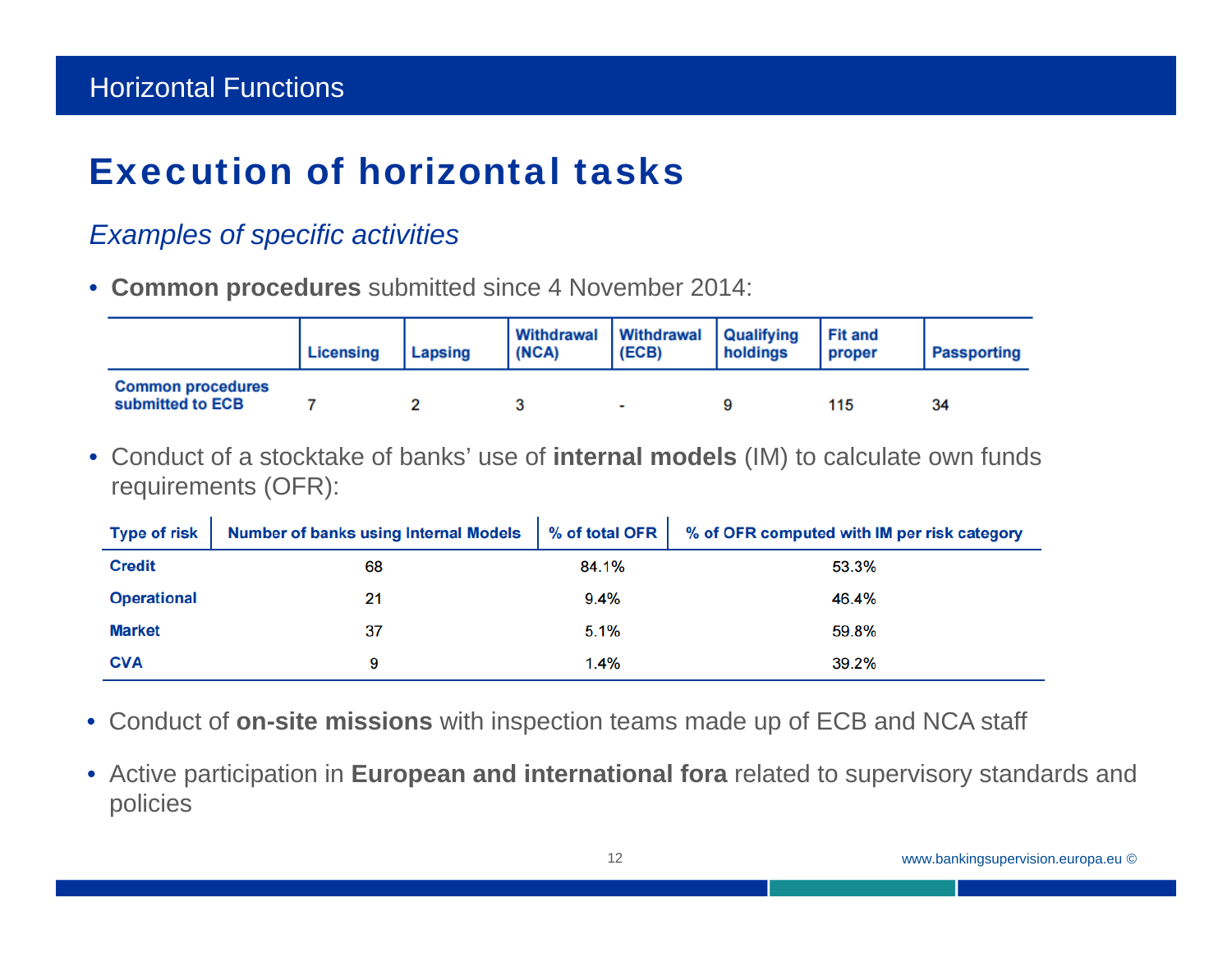## Establishment of the framework for indirect supervision of less significant institutions

#### Indirect Supervision **Supervisory Oversight Institutional and Sectoral Oversight Analysis and Methodological Support**  $\mathbf{u}$  . Promote best supervisory practices and develop common standards■ Ensure consistency of supervisory outcomes■ Oversee sectors and countryspecific institutional arrangements ٠ Exchange information with NCAs on highpriority LSIs ■ Participate in crisis management Prepare methodologies for LSI supervision (e.g. risk-based prioritisation of banks, SREP application) Analyse common sources of risk